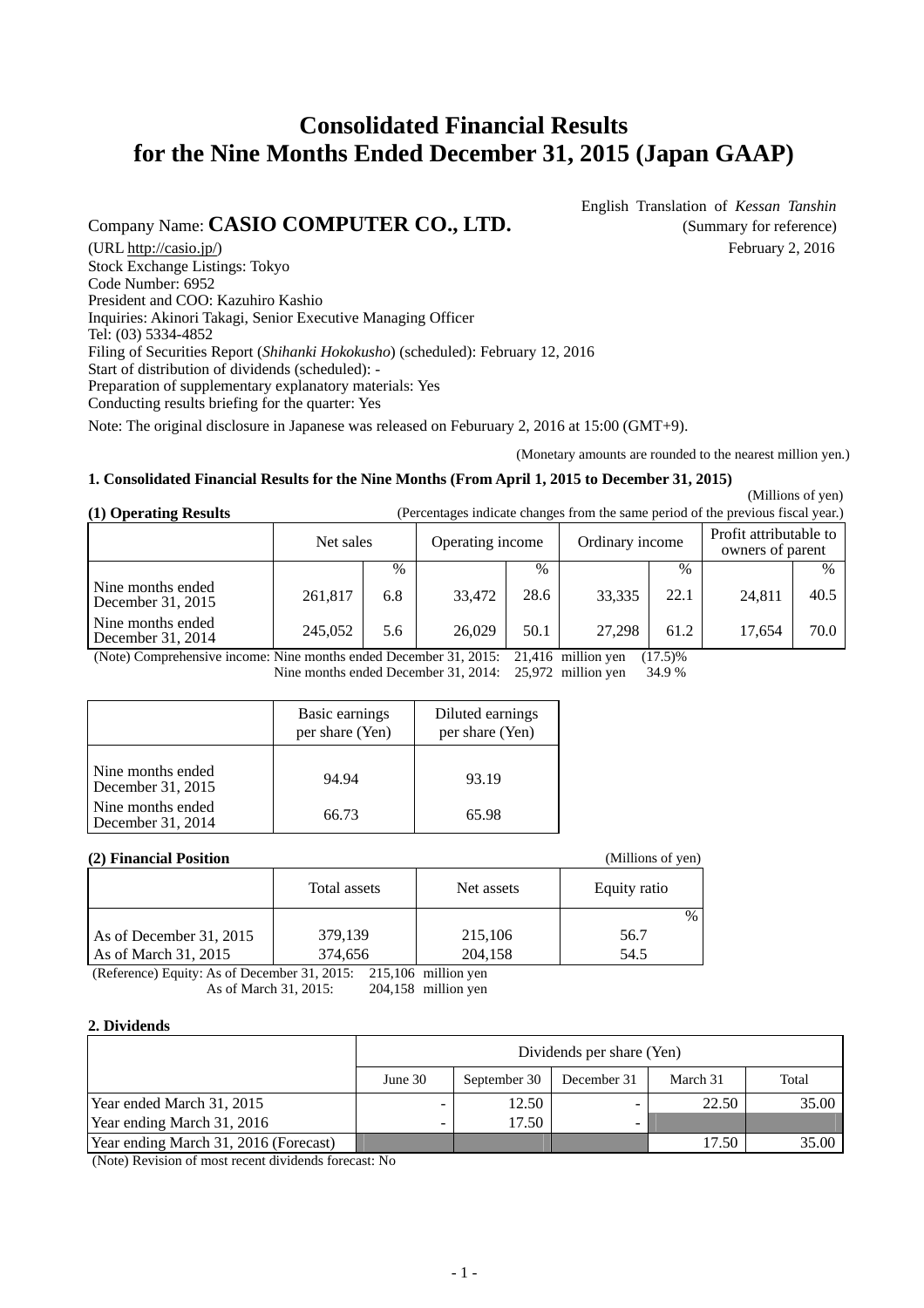#### **3. Consolidated Results Forecasts for Fiscal 2016 (From April 1, 2015 to March 31, 2016)**

#### (Millions of yen) (Percentages indicate changes from the previous fiscal year.)

|             | (Felcentages muicate changes from the previous fiscal year.) |      |                  |                 |        |      |                                            |      |                             |  |
|-------------|--------------------------------------------------------------|------|------------------|-----------------|--------|------|--------------------------------------------|------|-----------------------------|--|
|             | Net sales                                                    |      | Operating income | Ordinary income |        |      | Profit attributable to<br>owners of parent |      | Basic earnings<br>per share |  |
|             |                                                              | $\%$ |                  | $\%$            |        | $\%$ |                                            | $\%$ | Yen                         |  |
| Fiscal 2016 | 370,000                                                      | 9.3  | 50,000           | 36.0            | 48,000 | 26.8 | 33,000                                     | 25.0 | 126.27                      |  |

(Note) Revision of most recent consolidated results forecasts: No

#### **Notes**

(1) Changes in significant subsidiaries (Changes in scope of consolidation): No Newly included: -

Excluded: -

(2) Application of the special accounting methods to the preparation of quarterly consolidated financial statements: No

(3) Changes in accounting policies, changes in accounting estimates and retrospective restatements

- (a) Changes in accounting policies due to revision of accounting standards: Yes
- (b) Changes in accounting policies other than (a) above: No
- (c) Changes in accounting estimates: No
- (d) Retrospective restatements: No

(4) Number of shares outstanding (common shares)

(a) Number of shares outstanding (including treasury shares):

| As of December $31, 2015$ : | 269,020,914 shares |
|-----------------------------|--------------------|
| As of March 31, 2015:       | 269,020,914 shares |

| (b) Number of treasury shares: |                  |
|--------------------------------|------------------|
| As of December $31, 2015$ :    | 7,687,544 shares |
| As of March 31, 2015:          | 7,681,689 shares |

(c) Average number of shares outstanding (cumulative for all quarters): Nine months ended December 31, 2015: 261,336,488 shares Nine months ended December 31, 2014: 264,541,280 shares

Statement on the Implementation Status of Quarterly Review Procedures

This report of quarterly consolidated financial results is outside the scope of review procedures based on Japan's Financial Instruments and Exchange Law. At the time of publication of this report, the company has not yet completed the review procedures of the quarterly financial statements based on the Financial Instruments and Exchange Law.

Proper Use of Business Results Forecasts and Other Notes

<sup>1.</sup> The forward-looking statements contained in these materials, including business results forecasts, are based on information currently available to the company and on certain assumptions deemed to be reasonable, and are not intended to be construed as assurance that they will be accomplished in the future. Actual business results may differ substantially due to a number of factors. Please refer to Discussion of Forward-looking Statements, including Consolidated Results Forecasts on page 4 for the conditions that form the assumptions for business results and cautions concerning the use of business results forecasts.

<sup>2.</sup> The supplementary explanatory materials for the financial results are published on the company's official website on February 2, 2016.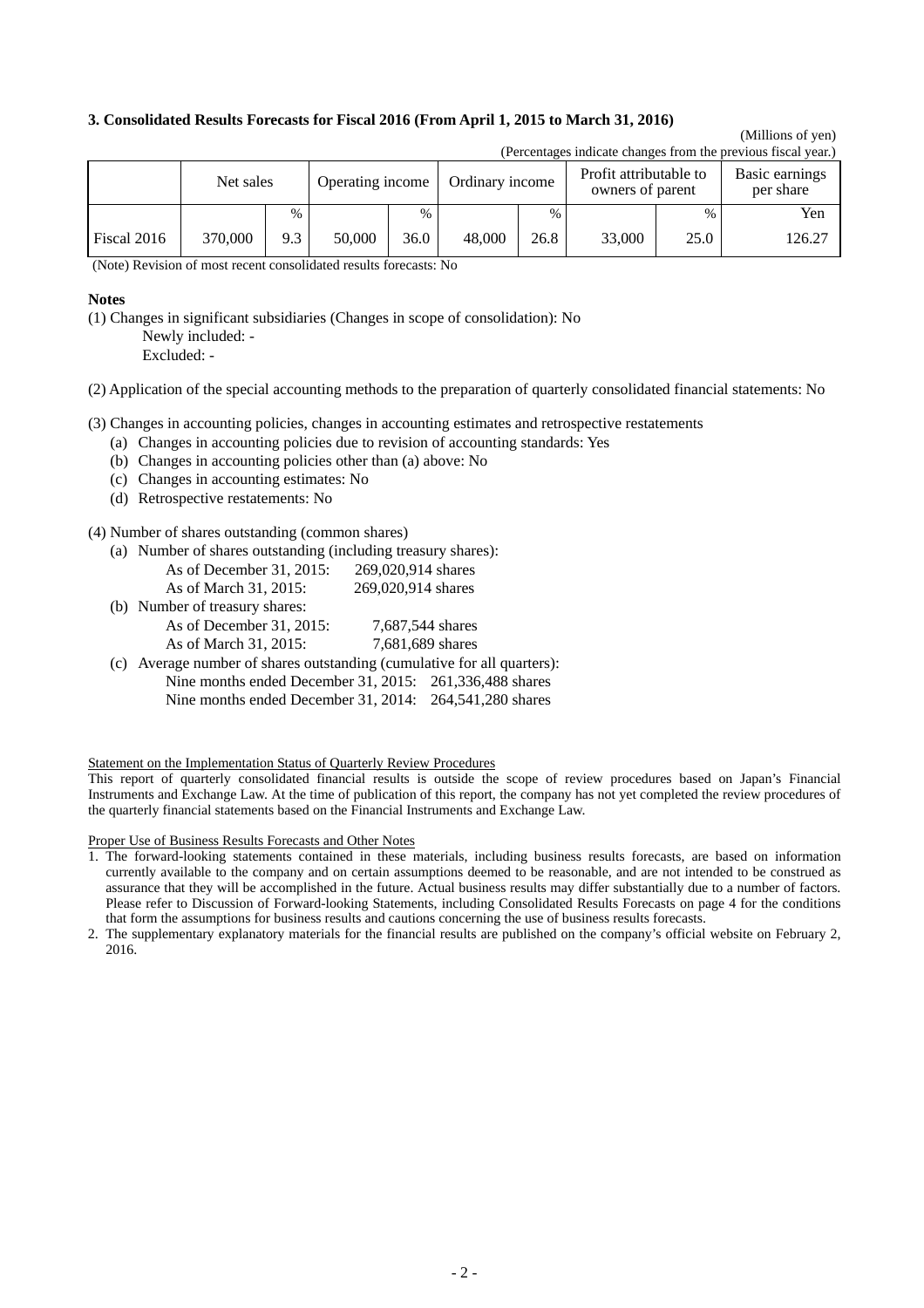# **ATTACHED MATERIALS**

|     | Qualitative Information for the First Three Quarters of the Current Fiscal Year                                                                                                                                                      |  |
|-----|--------------------------------------------------------------------------------------------------------------------------------------------------------------------------------------------------------------------------------------|--|
|     | Discussion of Operating Results <b>Executes</b> 4                                                                                                                                                                                    |  |
|     | Discussion of Financial Position <b>Exercise Active Active Active Active Active Active Active Active Active Active Active Active Active Active Active Active Active Active Active Active Active Active Active Active Active Acti</b> |  |
| (3) |                                                                                                                                                                                                                                      |  |
|     |                                                                                                                                                                                                                                      |  |
|     | <b>Consolidated Financial Statements</b>                                                                                                                                                                                             |  |
|     |                                                                                                                                                                                                                                      |  |
|     |                                                                                                                                                                                                                                      |  |
|     | Consolidated Statements of Income <b>Exercise 2016</b> 7                                                                                                                                                                             |  |
|     |                                                                                                                                                                                                                                      |  |
| (3) | Notes to Consolidated Financial Statements <b>Exercise Consolidated</b> Financial Statements <b>1996</b>                                                                                                                             |  |
|     | Notes on Premise of Going Concern <u>manufactured by the contract of Going Concern</u> 9                                                                                                                                             |  |
|     | Notes on Significant Changes in Shareholders' Equity <b>Equiliber 2016</b> 19 9                                                                                                                                                      |  |
|     | Segment Information <b>Example 2018</b> 9                                                                                                                                                                                            |  |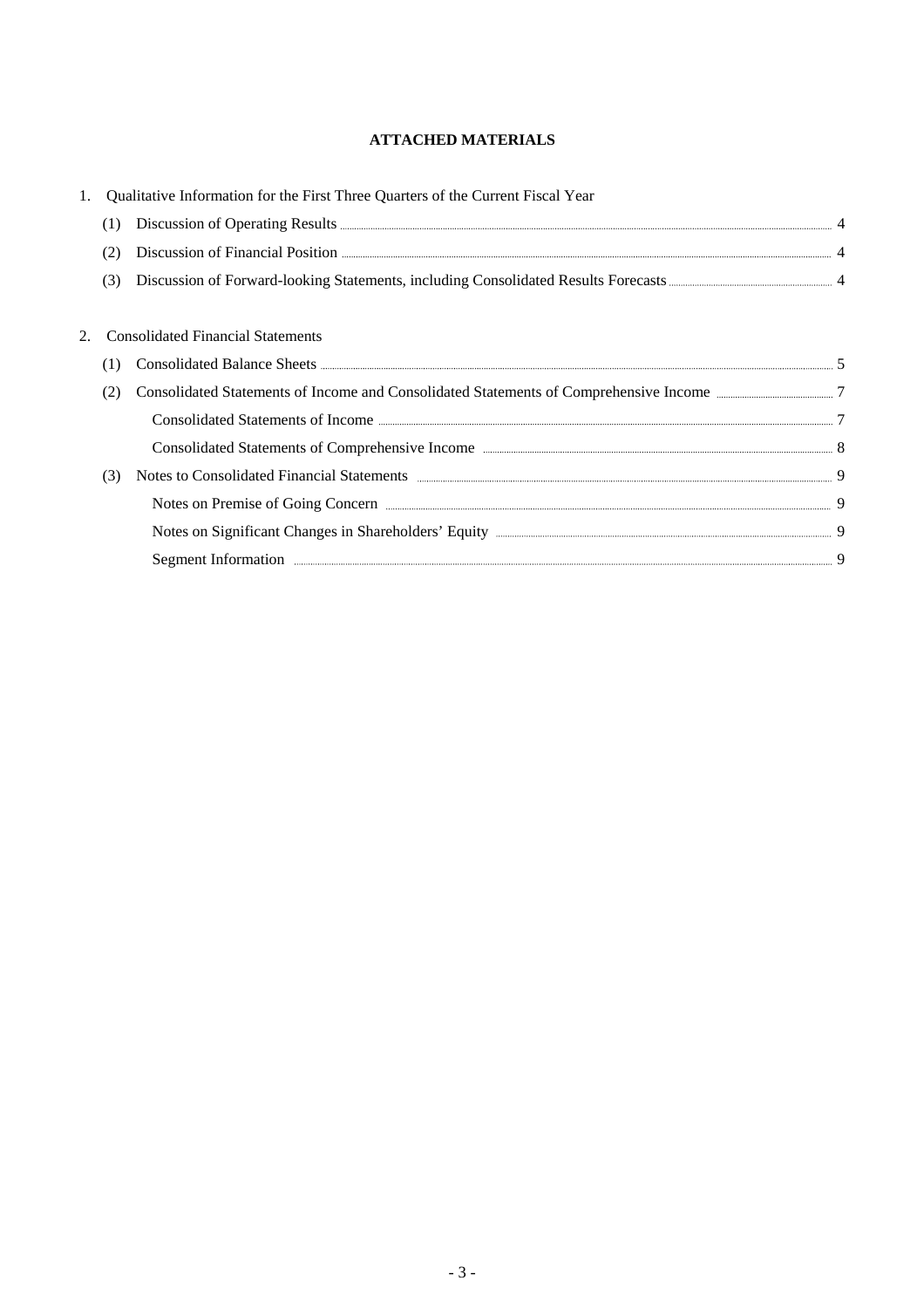### **1. Qualitative Information for the First Three Quarters of the Current Fiscal Year**

### **(1) Discussion of Operating Results**

During the third quarter of the current fiscal year, although the Japanese and US economies maintained a moderate recovery, uncertainty remained over the future outlook, due to increasing concerns about a slowdown in the global economy caused by the economic slowdown in emerging countries and the low price of crude oil.

In this situation, consolidated net sales for the first three quarters of the fiscal year rose 6.8% year-on-year to ¥261.8 billion. By segment, sales stood at ¥225.7 billion in the Consumer segment, ¥29.5 billion in the System Equipment segment, and ¥6.4 billion in the Others segment.

In the timepiece business, sales of the high-end G-SHOCK and OCEANUS lines, including GPS hybrid radio-controlled solar-powered watches, remained strong, driving growth in overall sales. Also, sales of the EDIFICE model which connects to a smartphone via Bluetooth® continued to be favorable. In the projector business, the recently launched XJ-V1 and the new XJ-V2, innovative, cost-competitive models, maintained strong sales.

In income for the first three quarters of the fiscal year, the Consumer segment posted ¥38.8 billion in operating income. The improved product mix in the timepiece business helped spur the income growth in the segment. Digital cameras secured stable income thanks to the lineup of original high-end products. The System Equipment segment recorded an operating loss of ¥2.1 billion, and the Others segment posted an operating loss of ¥0.1 billion. As a result, Casio posted ¥33.4 billion in consolidated operating income, up 28.6% year-on-year, allowing for adjustment. Casio recorded ¥33.3 billion in ordinary income, up 22.1% year-on-year, and ¥24.8 billion in profit attributable to owners of parent, up 40.5% year-on-year.

#### **(2) Discussion of Financial Position**

Total assets on a consolidated basis at the end of the third quarter of the current fiscal year stood at ¥379.1 billion, up ¥4.4 billion compared to the end of the previous fiscal year, owing to an increase in securities. Net assets increased ¥10.9 billion to ¥215.1 billion compared to the end of the previous fiscal year, mainly due to an increase in retained earnings. As a result, the equity ratio improved 2.2 points compared to the end of the previous fiscal year to 56.7%.

Casio will continue to pursue effective management of its business assets, aiming to build a stable and strong financial structure.

#### **(3) Discussion of Forward-looking Statements, including Consolidated Results Forecasts**

There are currently no changes to the previous consolidated results forecasts for the fiscal year ending March 2016, which were published on May 12, 2015.

Casio will strive to boost its earning capacity and its management and financial structure based on a long-term perspective through a proactive global rollout of new products that draw on the company's globally unique technologies.

Notes concerning results forecasts

- 1) Exchange rates are estimated at US\$  $1 = 4115$  and Euro  $1 = 4130$
- 2) The forward-looking statements including business results forecasts are based on information currently available to the company and on certain assumptions deemed to be reasonable. Actual business results may differ substantially due to a number of factors. Key factors affecting actual business results may include, but are not limited to, the economic circumstances surrounding the company's business, fluctuations in the exchange rates of major currencies including the yen-dollar rate, and significant changes in product prices.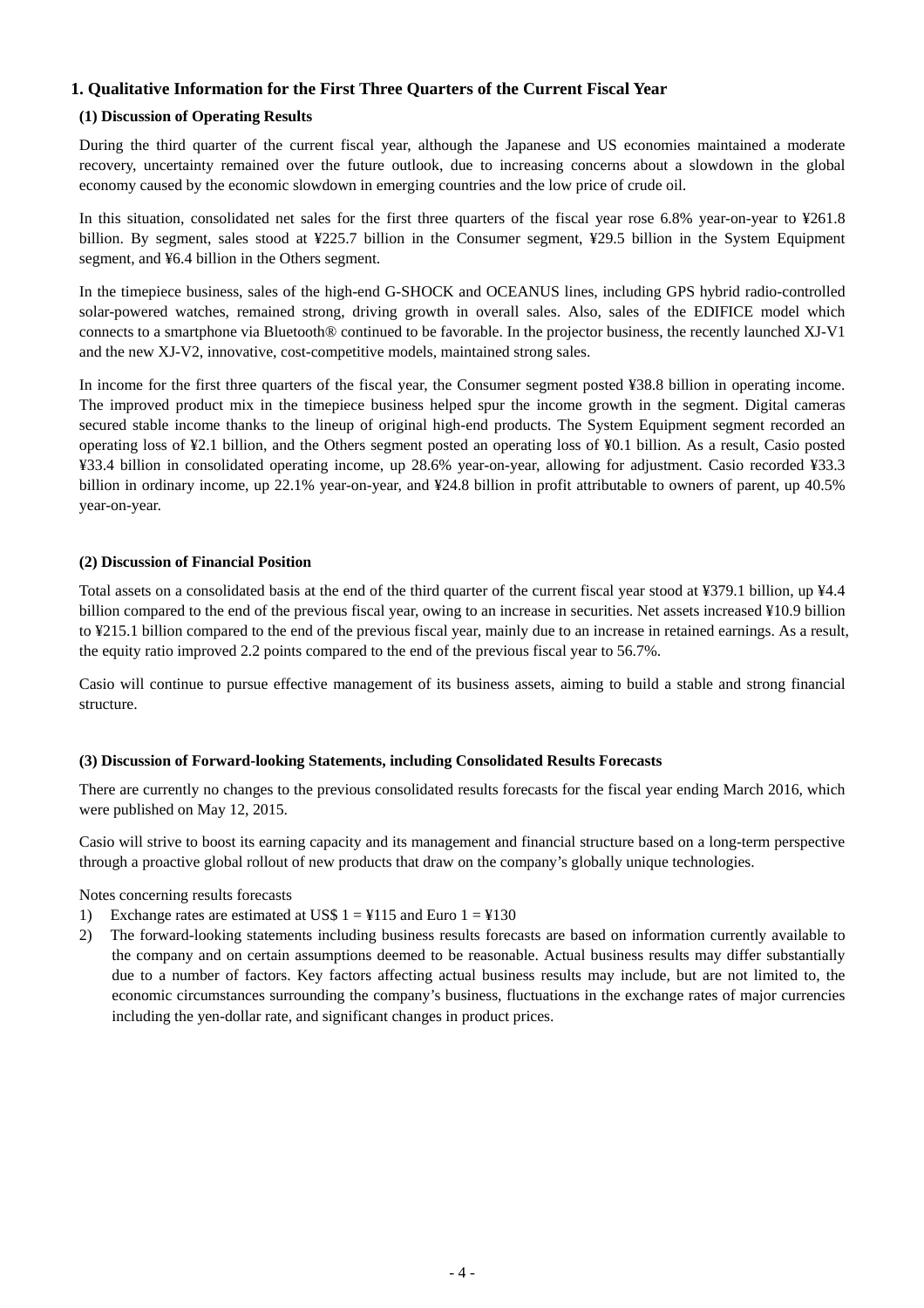# **2. Consolidated Financial Statements**

# **(1) Consolidated Balance Sheets**

|                                     |                         | (Millions of yen)          |
|-------------------------------------|-------------------------|----------------------------|
|                                     | As of<br>March 31, 2015 | As of<br>December 31, 2015 |
|                                     |                         |                            |
| <b>Assets</b>                       |                         |                            |
| <b>Current assets</b>               |                         |                            |
| Cash and deposits                   | 82,806                  | 68,044                     |
| Notes and accounts receivable-trade | 45,869                  | 42,311                     |
| Securities                          | 32,144                  | 59,998                     |
| Finished goods                      | 41,064                  | 45,874                     |
| Work in process                     | 7,258                   | 6,842                      |
| Raw materials and supplies          | 7,629                   | 7,759                      |
| Other                               | 28,364                  | 21,160                     |
| Allowance for doubtful accounts     | (520)                   | (502)                      |
| <b>Total current assets</b>         | 244,614                 | 251,486                    |
| <b>Non-current assets</b>           |                         |                            |
| Property, plant and equipment       |                         |                            |
| Land                                | 36,492                  | 36,147                     |
| Other, net                          | 25,809                  | 25,122                     |
| Total property, plant and equipment | 62,301                  | 61,269                     |
| Intangible assets                   | 6,252                   | 6,901                      |
| Investments and other assets        |                         |                            |
| Investment securities               | 42,140                  | 40,128                     |
| Net defined benefit asset           | 14,138                  | 14,866                     |
| Other                               | 5,285                   | 4,561                      |
| Allowance for doubtful accounts     | (74)                    | (72)                       |
| Total investments and other assets  | 61,489                  | 59,483                     |
| <b>Total non-current assets</b>     | 130,042                 | 127,653                    |
| <b>Total assets</b>                 | 374,656                 | 379,139                    |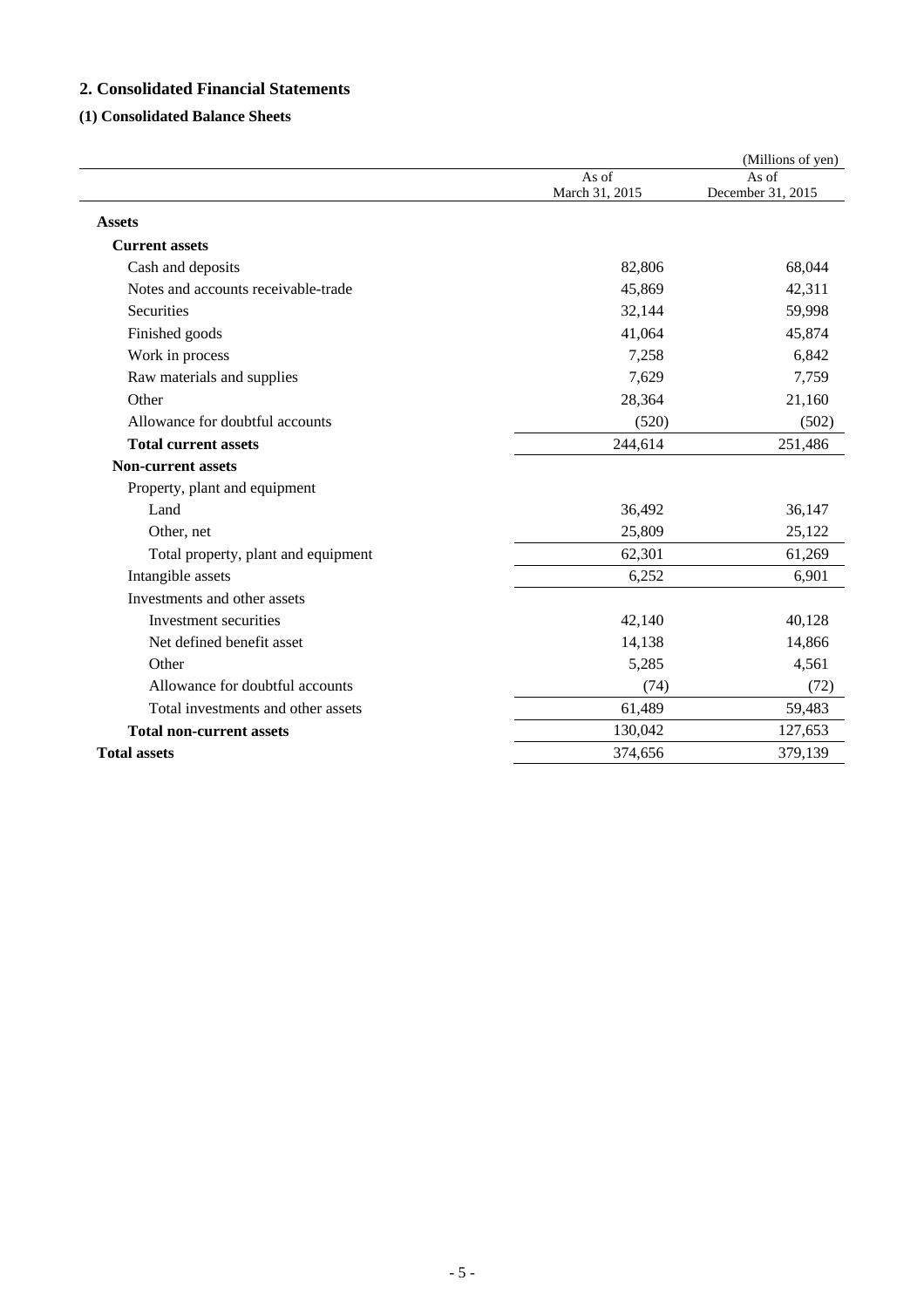|                                                                                                                                                                                                                                                                                               |                                        | (Millions of yen)          |
|-----------------------------------------------------------------------------------------------------------------------------------------------------------------------------------------------------------------------------------------------------------------------------------------------|----------------------------------------|----------------------------|
|                                                                                                                                                                                                                                                                                               | As of<br>March 31, 2015                | As of<br>December 31, 2015 |
|                                                                                                                                                                                                                                                                                               |                                        |                            |
| <b>Liabilities</b>                                                                                                                                                                                                                                                                            |                                        |                            |
| <b>Current liabilities</b>                                                                                                                                                                                                                                                                    |                                        |                            |
| Notes and accounts payable-trade                                                                                                                                                                                                                                                              | 35,135                                 | 33,072                     |
| Short-term loans payable                                                                                                                                                                                                                                                                      | 250                                    | 190                        |
| Current portion of long-term loans payable                                                                                                                                                                                                                                                    |                                        | 5,000                      |
| Income taxes payable                                                                                                                                                                                                                                                                          | 3,208                                  | 4,338                      |
| Provision for product warranties                                                                                                                                                                                                                                                              | 778                                    | 776                        |
| Other                                                                                                                                                                                                                                                                                         | 42,935                                 | 39,099                     |
| <b>Total current liabilities</b>                                                                                                                                                                                                                                                              | 82,306                                 | 82,475                     |
| <b>Non-current liabilities</b>                                                                                                                                                                                                                                                                |                                        |                            |
| Bonds with subscription rights to shares                                                                                                                                                                                                                                                      | 10,043                                 | 10,036                     |
| Long-term loans payable                                                                                                                                                                                                                                                                       | 67,000                                 | 62,000                     |
| Net defined benefit liability                                                                                                                                                                                                                                                                 | 1,219                                  | 1,101                      |
| Other                                                                                                                                                                                                                                                                                         | 9,930                                  | 8,421                      |
| <b>Total non-current liabilities</b>                                                                                                                                                                                                                                                          | 88,192                                 | 81,558                     |
| <b>Total liabilities</b>                                                                                                                                                                                                                                                                      | 170,498                                | 164,033                    |
| <b>Net assets</b>                                                                                                                                                                                                                                                                             |                                        |                            |
| <b>Shareholders' equity</b>                                                                                                                                                                                                                                                                   |                                        |                            |
| Capital stock                                                                                                                                                                                                                                                                                 | 48,592                                 | 48,592                     |
| Capital surplus                                                                                                                                                                                                                                                                               | 65,058                                 | 65,058                     |
| Retained earnings                                                                                                                                                                                                                                                                             | 79,301                                 | 93,658                     |
|                                                                                                                                                                                                                                                                                               | (9,995)                                | (10,009)                   |
|                                                                                                                                                                                                                                                                                               | 182,956                                | 197,299                    |
|                                                                                                                                                                                                                                                                                               |                                        |                            |
|                                                                                                                                                                                                                                                                                               |                                        | 10,003                     |
|                                                                                                                                                                                                                                                                                               | 2,622                                  | 932                        |
|                                                                                                                                                                                                                                                                                               | 7,188                                  | 6,872                      |
|                                                                                                                                                                                                                                                                                               |                                        | 17,807                     |
| <b>Total net assets</b>                                                                                                                                                                                                                                                                       |                                        | 215,106                    |
| <b>Total liabilities and net assets</b>                                                                                                                                                                                                                                                       |                                        | 379,139                    |
| Treasury shares<br><b>Total shareholders' equity</b><br>Accumulated other comprehensive income<br>Valuation difference on available-for-sale securities<br>Foreign currency translation adjustment<br>Remeasurements of defined benefit plans<br>Total accumulated other comprehensive income | 11,392<br>21,202<br>204,158<br>374,656 |                            |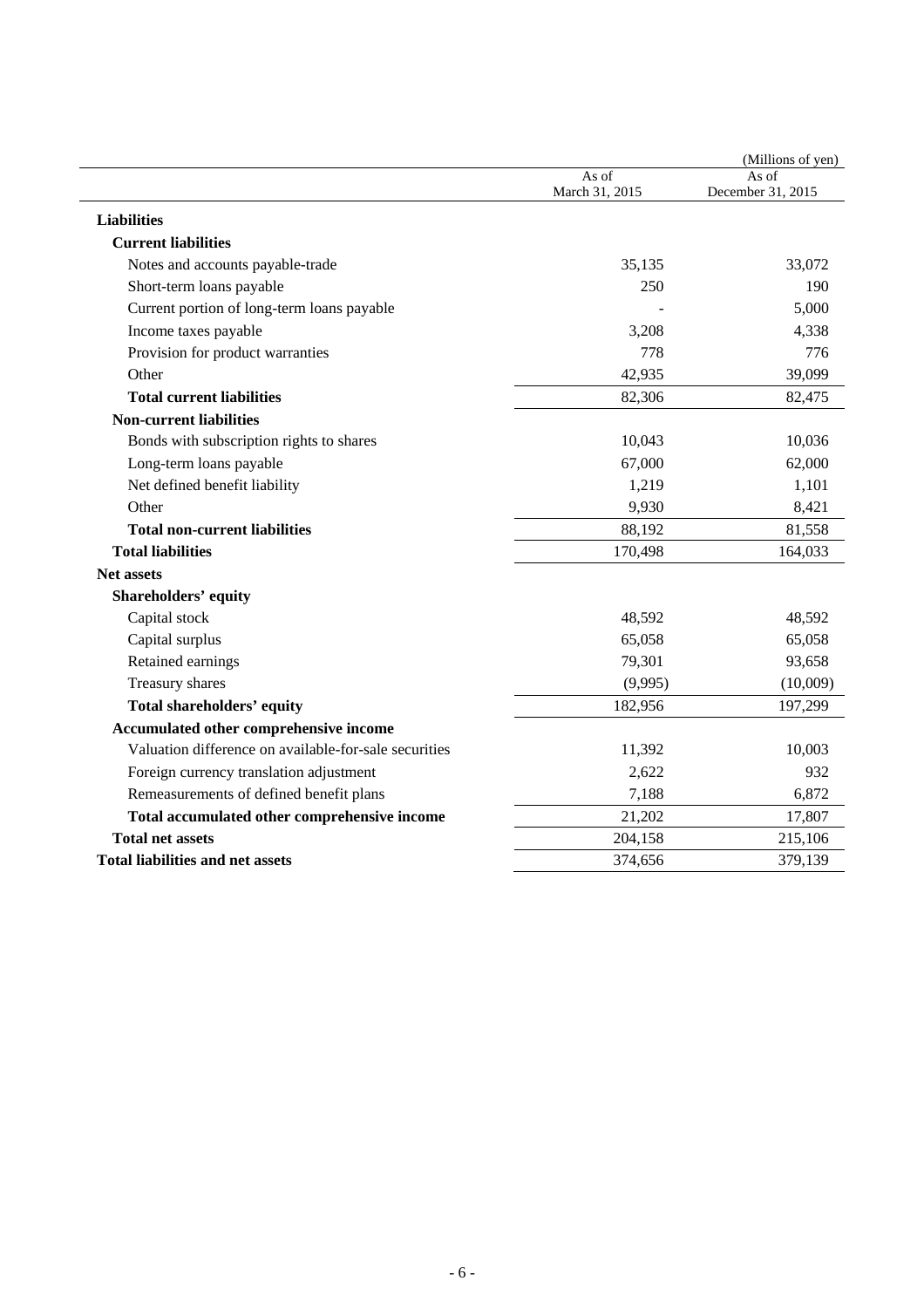# **(2) Consolidated Statements of Income and Consolidated Statements of Comprehensive Income**

**Consolidated Statements of Income** 

|                                                    |                                        | (Millions of yen)                      |
|----------------------------------------------------|----------------------------------------|----------------------------------------|
|                                                    | Nine months ended<br>December 31, 2014 | Nine months ended<br>December 31, 2015 |
| <b>Net sales</b>                                   | 245,052                                | 261,817                                |
| Cost of sales                                      | 136,182                                | 145,071                                |
| <b>Gross profit</b>                                | 108,870                                | 116,746                                |
| Selling, general and administrative expenses       |                                        |                                        |
| Salaries, allowances and bonuses                   | 25,876                                 | 27,193                                 |
| Other                                              | 56,965                                 | 56,081                                 |
| Total selling, general and administrative expenses | 82,841                                 | 83,274                                 |
| <b>Operating income</b>                            | 26,029                                 | 33,472                                 |
| Non-operating income                               |                                        |                                        |
| Interest income                                    | 456                                    | 392                                    |
| Dividend income                                    | 234                                    | 312                                    |
| Foreign exchange gains                             | 1,818                                  |                                        |
| Other                                              | 249                                    | 167                                    |
| Total non-operating income                         | 2,757                                  | 871                                    |
| Non-operating expenses                             |                                        |                                        |
| Interest expenses                                  | 754                                    | 312                                    |
| Foreign exchange losses                            |                                        | 383                                    |
| Other                                              | 734                                    | 313                                    |
| Total non-operating expenses                       | 1,488                                  | 1,008                                  |
| <b>Ordinary income</b>                             | 27,298                                 | 33,335                                 |
| Extraordinary income                               |                                        |                                        |
| Gain on sales of investment securities             |                                        | 1,120                                  |
| Other                                              |                                        | 4                                      |
| Total extraordinary income                         |                                        | 1,124                                  |
| <b>Extraordinary losses</b>                        |                                        |                                        |
| Loss on retirement of non-current assets           | 1,159                                  | 115                                    |
| Impairment loss                                    | 1,558                                  | 262                                    |
| Total extraordinary losses                         | 2,717                                  | 377                                    |
| <b>Profit before income taxes</b>                  | 24,581                                 | 34,082                                 |
| Income taxes                                       | 6,906                                  | 9,271                                  |
| Profit                                             | 17,675                                 | 24,811                                 |
| Profit attributable to non-controlling interests   | 21                                     |                                        |
| Profit attributable to owners of parent            | 17,654                                 | 24,811                                 |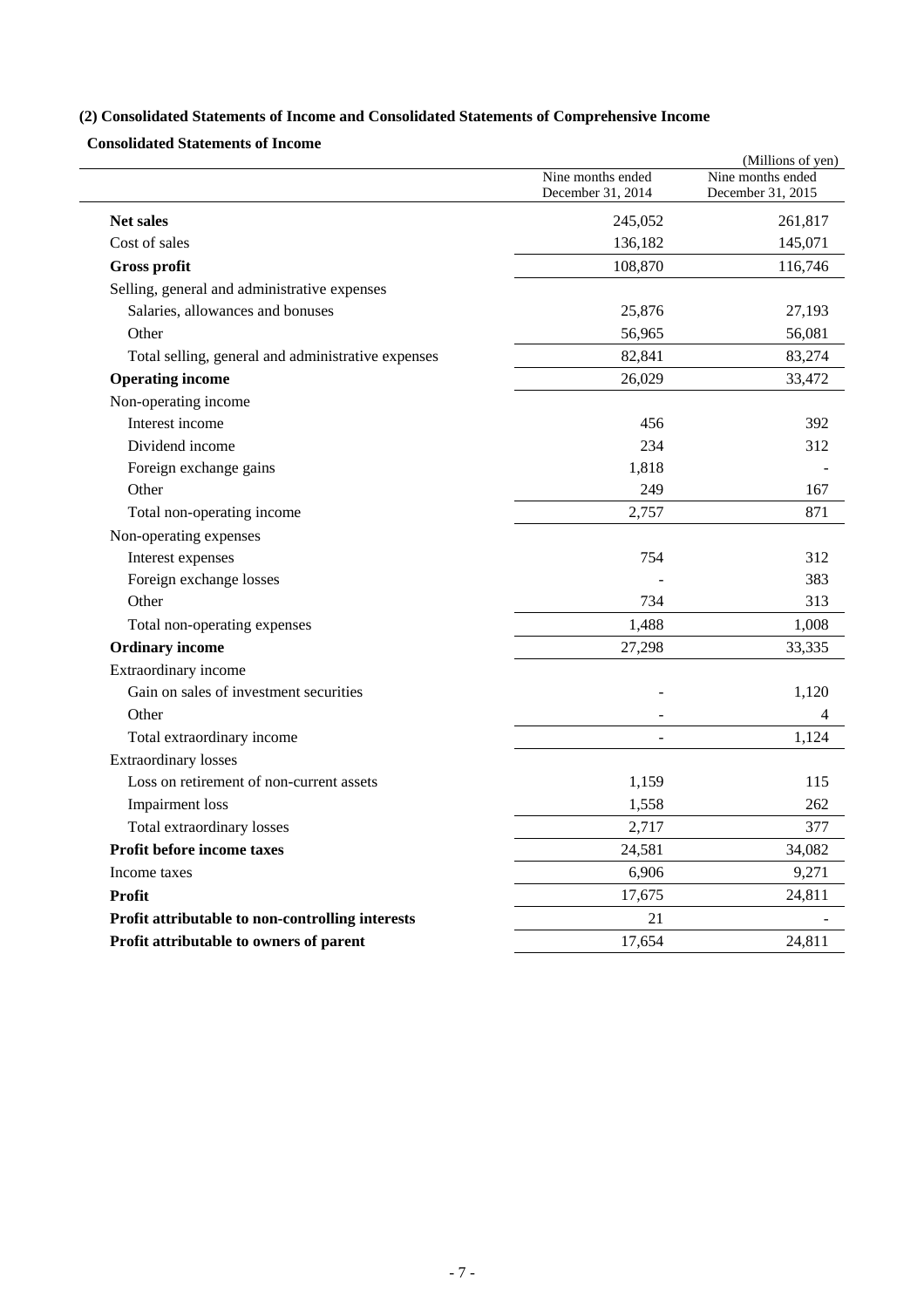# **Consolidated Statements of Comprehensive Income**

| Consonuated Blatements of Complements of Income                                      |                   |                   |
|--------------------------------------------------------------------------------------|-------------------|-------------------|
|                                                                                      |                   | (Millions of yen) |
|                                                                                      | Nine months ended | Nine months ended |
|                                                                                      | December 31, 2014 | December 31, 2015 |
| <b>Profit</b>                                                                        | 17,675            | 24,811            |
| Other comprehensive income                                                           |                   |                   |
| Valuation difference on available-for-sale securities                                | 3,008             | (1,389)           |
| Deferred gains or losses on hedges                                                   | 49                |                   |
| Foreign currency translation adjustment                                              | 5,415             | (1,690)           |
| Remeasurements of defined benefit plans                                              | (175)             | (316)             |
| Share of other comprehensive income of entities<br>accounted for using equity method | (0)               | $\Omega$          |
| Total other comprehensive income                                                     | 8,297             | (3,395)           |
| <b>Comprehensive income</b>                                                          | 25,972            | 21,416            |
| Comprehensive income attributable to                                                 |                   |                   |
| Comprehensive income attributable to owners of parent                                | 25,951            | 21,416            |
| Comprehensive income attributable to non-controlling<br>interests                    | 21                |                   |